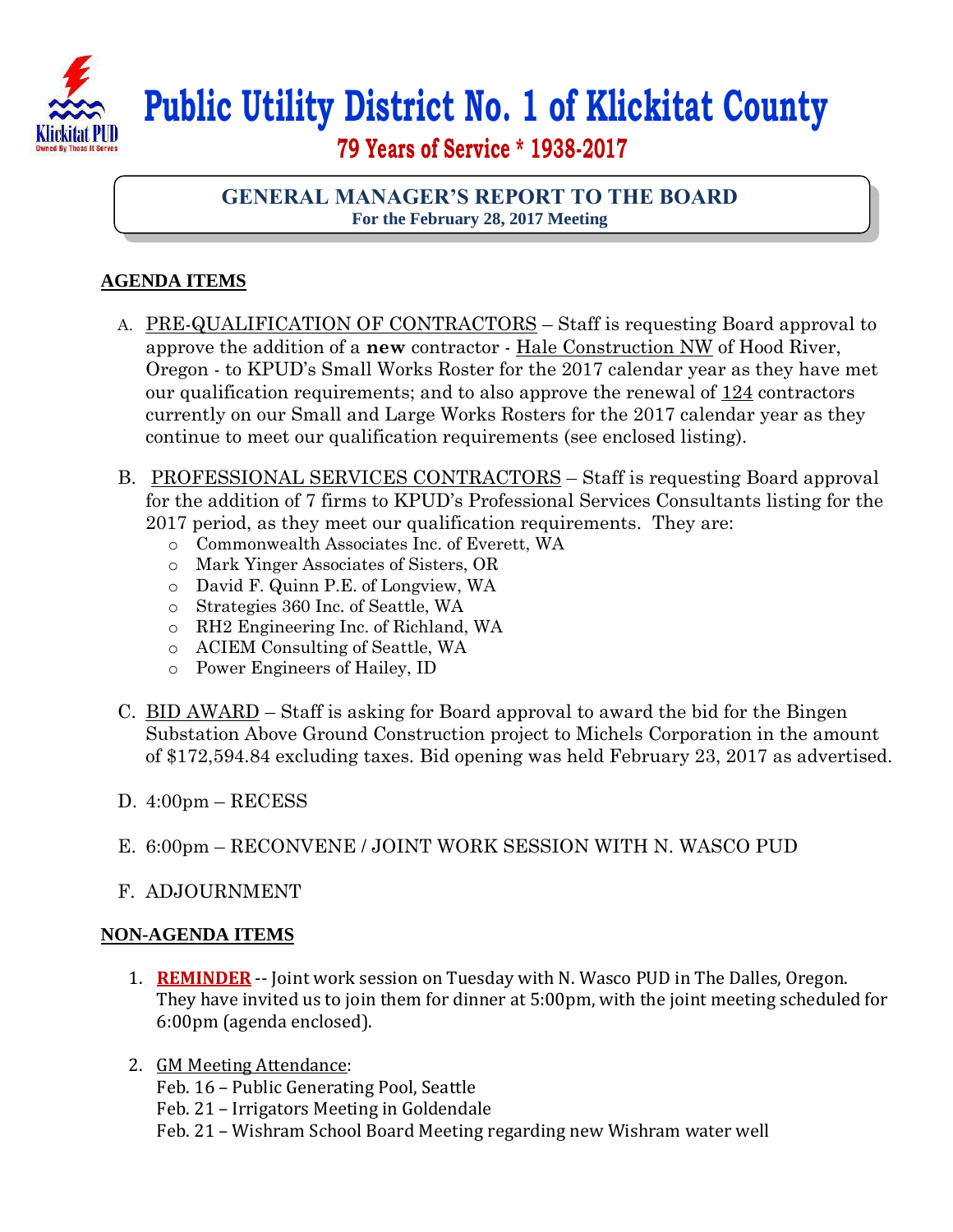Feb. 23 – High Prairie Customer Meeting Feb. 24 – 101 Bar Ranch Site Meeting Feb. 28 – Irrigators Meeting in Bickleton Feb. 28 – County / Columbia Gorge Bi-State Renewable Energy Zone Meeting regarding Van't Hof consulting contract in Goldendale

- 3. Staffing Update Interviews took place on February 23 $rd$  for the accounting clerk/accountant position, and on the 24th for the hot apprentice/ lineman positions. The Executive Assistant position was posted, as was the system engineer position. These are all existing vacant positions being filled or positions with retirements coming up very soon, with the exception of the system engineering position, which is an additional FTE, replacing the system engineer laid off in 2012.
- 4. Customer Meetings Attached is the latest schedule for Community meetings. Please let Kathy know if you will be attending.
- 5. RNG Update Staff will provide an update at the meeting.
- 6. H.W. Hill Power Sales Since the last Board meeting, Mike DeMott has firmed up pricing for a three or five year power sale from the facility. Mike will run through revised slides from last Board meeting with these specific numbers and present you with a proposal for your consideration.
- 7. Strategic Planning I am meeting Therese Hampton on Monday to discuss our next steps in working to complete our 2017 Strategic Plan and will be prepared to discuss with you at the meeting.
- 8. Cliffs Water Rights I attended a site meeting for Ecology at the 101 Bar / Goodnoe Station project with the Goodnoe Station folks and Ron Ihrig. The public comment period is closed with two comments received, one from Fish and Wildlife and one for Klickitat County supporting the project. I thought the meeting went very well and Ecology was asking very pertinent questions.
- 9. EPA Nomination The Senate approved the nomination of former Oklahoma Attorney General Scott Pruitt to lead the Environmental Protection Agency in a 52-46 vote. Pruitt is expected to help President Trump loosen environmental regulations and new executive orders from the administration targeting the Clean Power Plan and other rules are expected shortly after he is sworn in. We assume there will be some impact on the Renewable Fuels Program (RPS), but given it is a congressional legislated program, we are not sure how that will impact the RIN market. Trading has been thin in 2017 but prices have remained stable so far. We will be monitoring developments closely.
- 10. Pacific Northwest Snow and River Flows and Spill Two reports by Energy GPS are enclosed to give you some idea of the impacts of the recent weather patterns on the entire west coast region and the limitations of the Federal hydro system. They indicate that even with the high flows, the system is generation constrained and there is still positive market pricing. I also attached a TEA issued snow pack report from this week's risk management meeting. It is important to note that much of this has been rain, so that while river flows are above average, there are areas in southern British Columbia and Idaho / Montana where